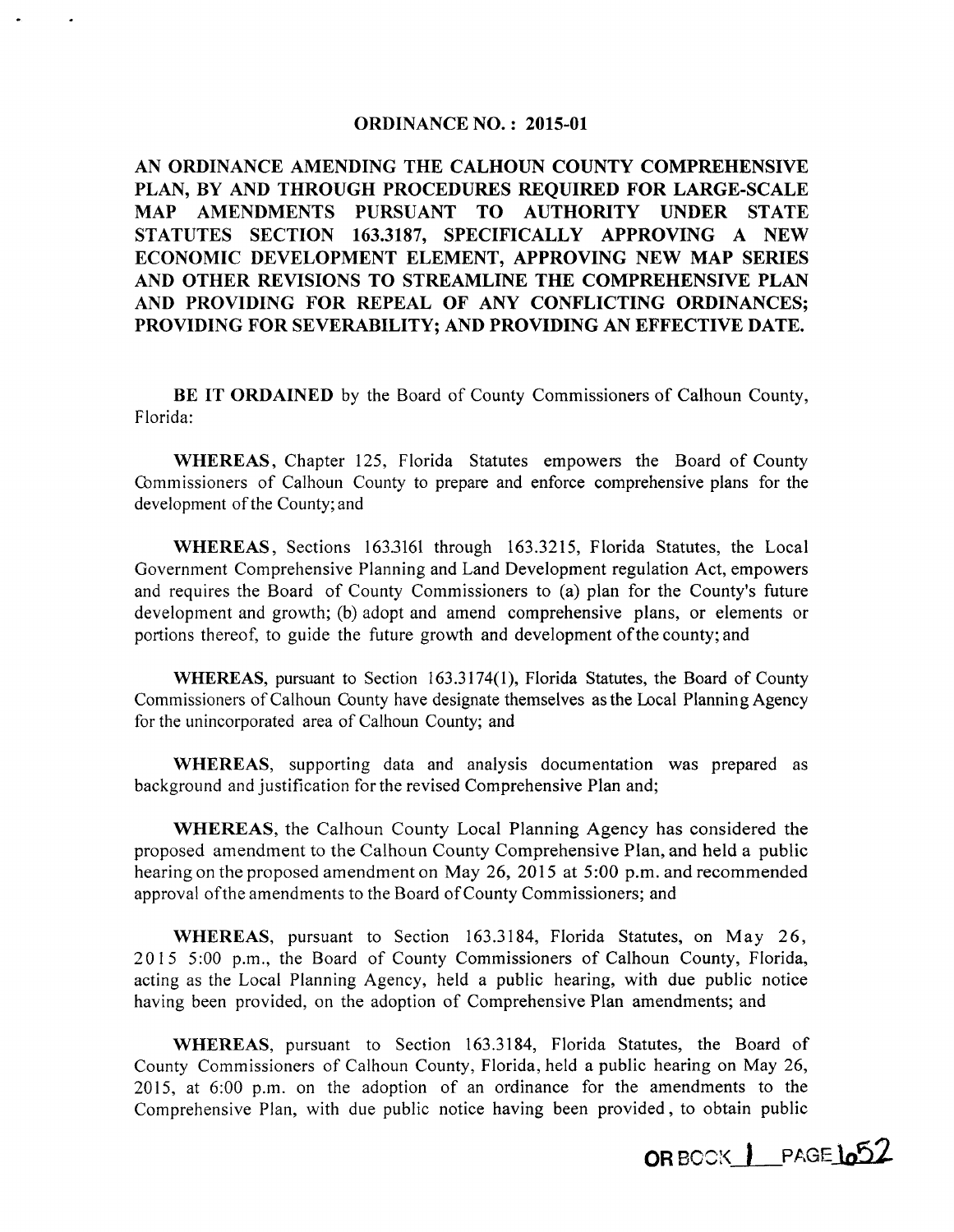comment, and having considered all written and oral comments received, including the data collection and analysis packages and recommendations of the Local Planning Agency, and having adopted and approved the proposed amendments for transmittal to the appropriate State agencies; and

**WHEREAS,** in exercise of its authority the Board of County Commissioners of Calhoun County, Florida, has determined it necessary and desirable to adopt the revised Comprehensive Plan to encourage the most appropriate use of land, water and resources, consistent with the public interest; and deal effectively with future issues that may result from the use and development of land within Calhoun County.

**NOW, THEREFORE, BE IT ORDAINED** by the Board of County Commissioners of Calhoun County, Florida, as follows:

Section I. Purpose and Intent.

This Ordinance is enacted to carry out the purpose and intent of, and exercise the authority set out in, the Local Government Comprehensive Planning and Land Development Regulation Act, Sections 1633161 through 163.3215, Florida Statutes, and Chapter 125, Florida Statutes, as amended;

Section 2. Calhoun County 2012-2025 Comprehensive Plan amendments.

The Calhoun County 2012-2025 Comprehensive Plan is hereby amended to include the New Economic Development Element, the New Map Series and other revisions to streamline the Comprehensive Plan attached and incorporated herein.

Section 3. Copy on File.

A certified copy of the enacting ordinance, as well as certified copies of Calhoun County Comprehensive Plan and the New Map Series shall be filed with the Clerk of the Circuit Court of Calhoun County, Florida, and copies shall be made available to the public for a reasonable publication charge.

Section 4. Transmittal to Department of Economic Opportunity.

Pursuant to Section 163.3184, Florida Statutes, the Calhoun County Commission hereby authorizes the transmittal of this Ordinance and the amended version of the Calhoun County 2012-2025 Comprehensive Plan to the Department of Economic Opportunity for review and determination of Compliance of the Plan with the provisions of Chapter 163, Part II, Florida Statues.

## Section 5. Conflicts.

All ordinances or parts of ordinances in conflict with the provisions of this ordinance are hereby repealed to the extent of such conflict.

## Section 6. Severability.

If any word, phrase, clause, section or portion of this Ordinance shall be held invalid or unconstitutional by a court of competent jurisdiction, such portion or words shall be deemed